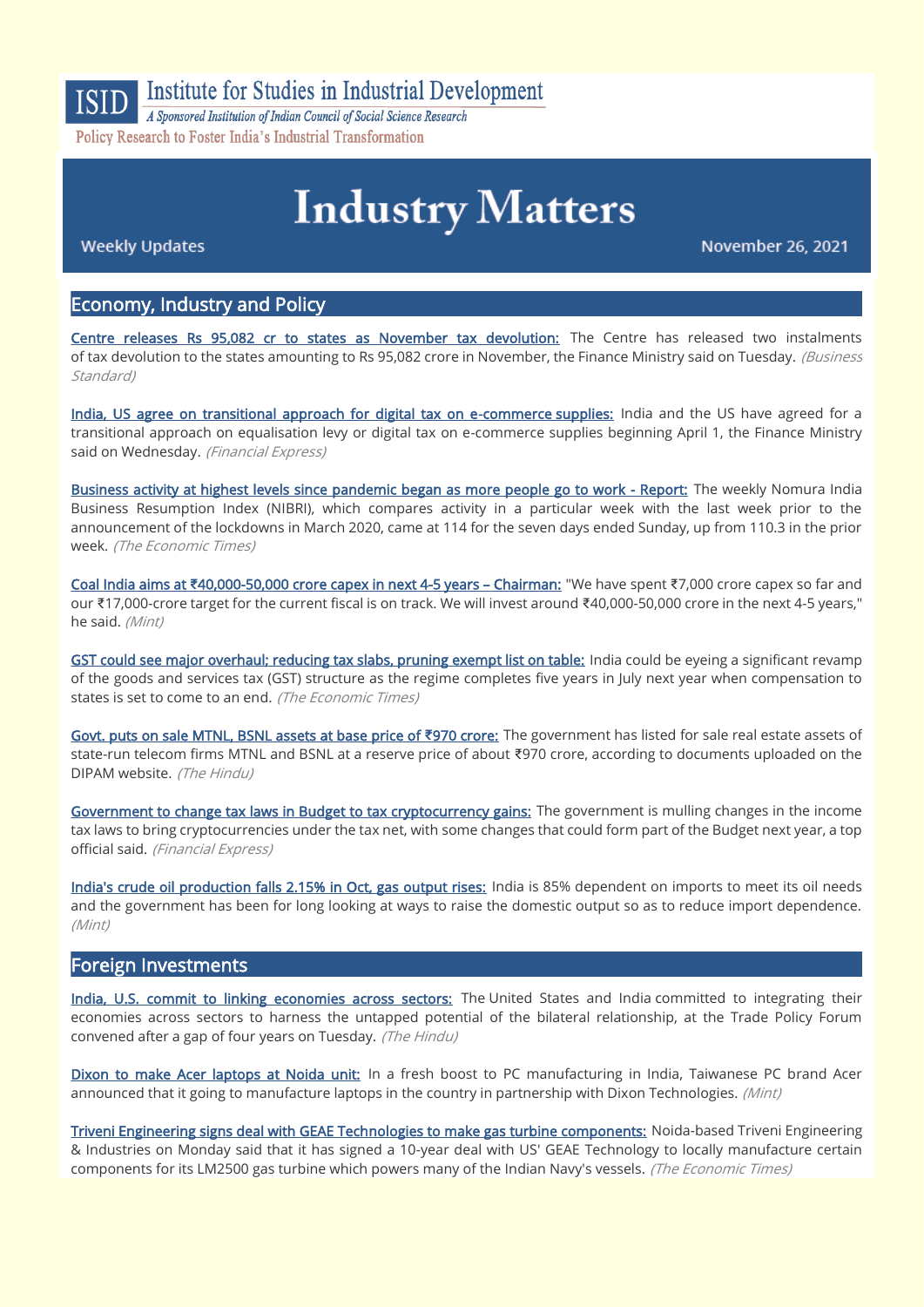[Broad Peak joins hands with Brescon to raise \\$300 million to invest in distressed assets:](https://economictimes.indiatimes.com/industry/banking/finance/banking/broad-peak-joins-hands-with-brescon-to-raise-300-million-to-invest-in-distressed-assets/articleshow/87854529.cms) Singapore-based Broad Peak Investment Advisors and Brescon & Allied are joining hands to invest as much as \$300 million in what could be the latest in a series of investment vehicles targeting India's bad loan market. (The Economic Times)

[UK-based SupplyCompass to onboard 5,000 brands in India in the next one year:](https://economictimes.indiatimes.com/industry/cons-products/fashion-/-cosmetics-/-jewellery/uk-based-supplycompass-to-onboard-5000-brands-in-india-in-the-next-one-year/articleshow/87841334.cms) We anticipate 'Make in India' and Atmanirbhar Bharat to give momentum to India's fashion and textile landscape making India, the most important market for SupplyCompass," said Gus Bartholomew, co-founder and CEO, SupplyCompass. (The Economic Times)

[MIDC inks 25 MoUs worth Rs 15,260 crore at Dubai World Expo 2020:](https://www.business-standard.com/article/economy-policy/midc-inks-25-mous-worth-rs-15-260-crore-at-dubai-world-expo-2020-121112100724_1.html) At the ongoing World Expo 2020 being held in Dubai, Maharashtra Industrial Development Corporation (MIDC) signed 25 MoU's on Saturday with a proposed investment of almost Rs 15,260 crore (\$2 billion) under Magnetic Maharashtra 2.0. (Business Standard)

# Trade Policy and Competitiveness

[India has set ambitious target of \\$400 bn exports for 2021-22 - Shringla:](https://www.business-standard.com/article/economy-policy/india-has-set-ambitious-target-of-400-bn-exports-for-2021-22-shringla-121112500109_1.html) Underlining goals of promoting the three Ts -Trade, Tourism and Technology, Foreign Secretary Harsh Vardhan Shringla on Wednesday said that India has set an ambitious target of USD 400 billion of exports for the year 2021-22. (Business Standard)

[India-US bilateral goods trade to cross \\$100 billion this yr, outcomes for TPF by March 2022:](https://economictimes.indiatimes.com/small-biz/trade/exports/insights/india-us-bilateral-goods-trade-to-cross-100-billion-this-yr-outcomes-for-tpf-by-march-2022/articleshow/87868325.cms) India-US bilateral goods trade is set to cross the \$100 billion mark this year and the two sides will develop specific trade outcomes by March next year under the Trade Policy Forum, the government said on Tuesday. (The Economic Times)

[Exports rise 18.8 pc to USD 20 bn so far in November:](https://economictimes.indiatimes.com/news/economy/foreign-trade/exports-rise-18-8-pc-to-usd-20-bn-so-far-in-november/articleshow/87853658.cms) The country's exports rose 18.8 per cent to USD 20.01 billion during the three week period of this month (November 1-21), due to healthy growth in sectors such as petroleum products, engineering goods, chemicals and gems and jewellery. (The Economic Times)

[India, US to talk trade forum revival, IPR:](https://economictimes.indiatimes.com/news/economy/foreign-trade/india-us-to-talk-trade-forum-revival-ipr/articleshow/87838791.cms) India and the US are likely to revive the Trade Policy Forum, discuss issues related to intellectual property rights (IPR) and market access for agricultural goods such as cherries, pomegranates and pecans this week during United States Trade Representative Katherine Tai's visit. (The Economic Times)

India-[UK free trade agreement talks starting 'imminently'](https://www.financialexpress.com/economy/india-uk-free-trade-agreement-talks-starting-imminently-chief-of-confederation-of-british-industry/2375321/) - Chief of Confederation of British Industry: Formal negotiations for an India-UK free trade agreement (FTA) are set to begin imminently and will be as comprehensive as possible to cover all aspects of the bilateral relationship. (Financial Express)

## Corporate Sector

[Flipkart forays into healthcare, acquires online pharmacy platform:](https://www.business-standard.com/article/companies/flipkart-forays-into-healthcare-acquires-online-pharmacy-platform-121111900572_1.html) Flipkart's foray into the online healthcare segment puts it in direct competition with established local players including Reliance-owned NetMeds, 1mg, PharmEasy and Amazon Pharmacy. (Business Standard)

[Tamil Nadu to see fresh investments worth Rs 35,208 crore from 59 companies:](https://www.business-standard.com/article/current-affairs/tamil-nadu-to-see-fresh-investments-worth-rs-35-208-crore-from-59-companies-121112300789_1.html) Tamil Nadu lined up 82 industrial projects worth Rs 52,549 crore on Tuesday in a development that is likely to boost its image as an investor-friendly destination. (Business Standard)

[Online sales of FMCG companies rise, but some see moderation:](https://www.business-standard.com/article/companies/online-sales-of-fmcg-companies-rise-but-some-see-moderation-121112000144_1.html) The pandemic has fast-tracked the sale of fast-moving consumer goods products through online channels and most companies have seen their share from the e-commerce channel double in the last 18 months. (Business Standard)

[Yes Bank partners Amazon Pay for UPI transactions:](https://www.livemint.com/technology/yes-bank-partners-amazon-pay-for-upi-transactions-read-more-11637841343888.html) Yes Bank has today announced its collaboration with Amazon Pay and Amazon Web Services (AWS), to offer customers an instant real-time payment system via a UPI transaction facility. (Mint)

[Samsung set to unveil new \\$17 billion chip plant in United States:](https://www.business-standard.com/article/technology/samsung-set-to-unveil-new-17-billion-chip-plant-in-united-states-121112300841_1.html) Samsung Electronics was set to announce its new \$17 billion chip fabrication plant in the city of Taylor in Texas, the US, on Tuesday (US time), as global semiconductor companies have engaged in increasingly fierce competition amid a global chip crunch. (Business Standard)

[MakeMyTrip to partner with civil aviation ministry to promote regional air connectivity:](https://economictimes.indiatimes.com/industry/transportation/airlines-/-aviation/makemytrip-to-partner-with-civil-aviation-ministry-to-promote-regional-air-connectivity/articleshow/87846252.cms) Online travel services firm MakeMyTrip on Monday said it will partner with the Ministry of Civil Aviation to promote regional air connectivity through the UDAN scheme. (The Economic Times)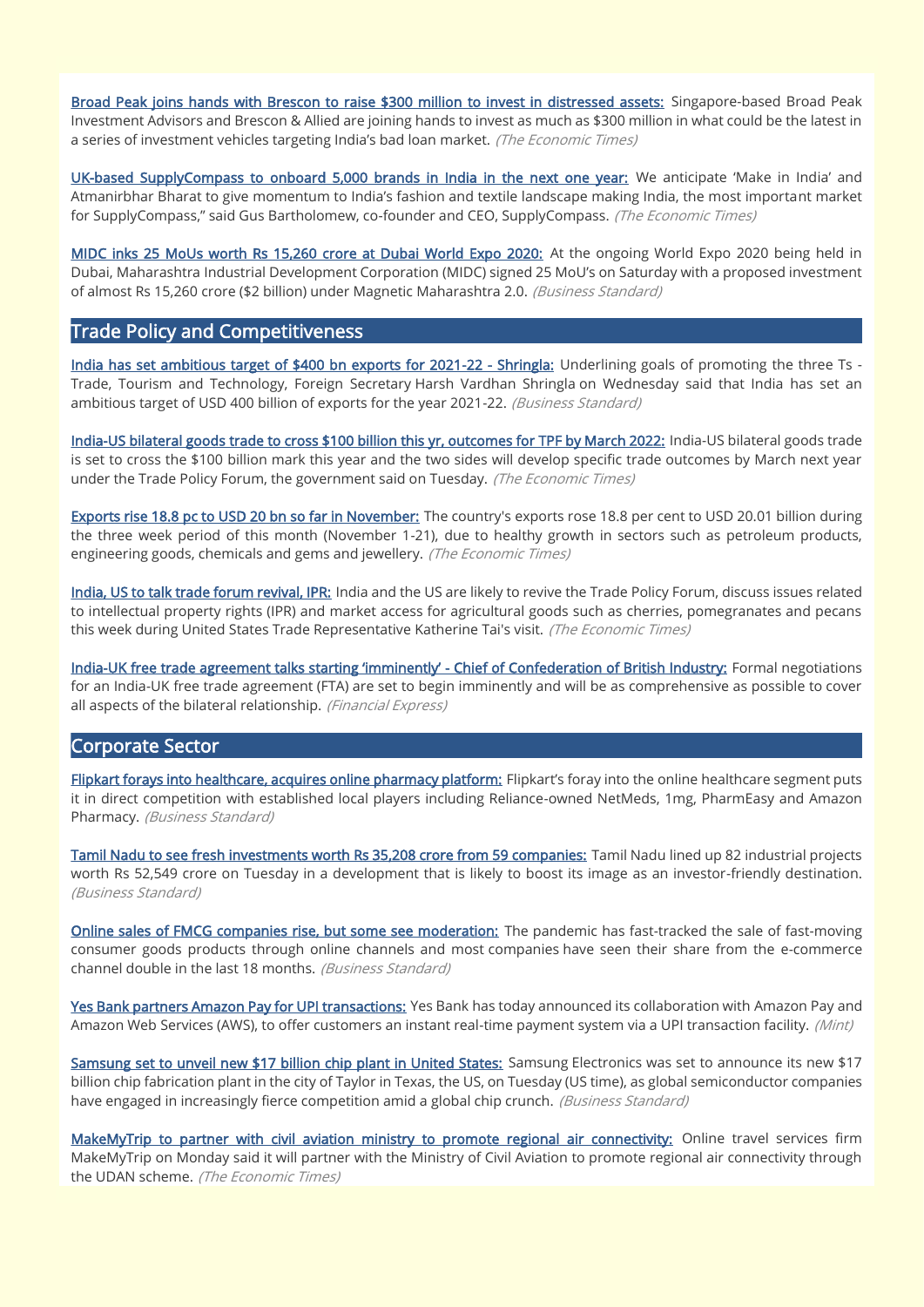[Zee-Sony merger in final stages of stitching up, says Punit Goenka:](https://www.business-standard.com/article/companies/zee-sony-merger-in-final-stages-says-punit-goenka-121112301005_1.html) About 53% of the merged entity would be owned by Sony and the rest by Zee's holders, according to the non-binding agreement signed in September. (Business Standard)

## MSMEs and Start-ups

[Union Minister for MSME launched Special Credit Linked Capital Subsidy Scheme \(SCLCSS\) for Services Sector:](https://www.pib.gov.in/PressReleasePage.aspx?PRID=1773187) On the second day of MSME North East Conclave, Union Minister for MSME, Shri Narayan Rane today launched the Special Credit Linked Capital Subsidy Scheme (SCLCSS) for services sector in the presence of senior officers of the Ministry of MSME at Guwahati. (Press Information Bureau)

[Kerala got Rs 3,600 cr investment commitments in 6 mths; focus on ease of doing biz realistically - Min P Rajeev:](https://economictimes.indiatimes.com/news/economy/indicators/kerala-got-rs-3600-cr-investment-commitments-in-6-mths-focus-on-ease-of-doing-biz-realistically-min-p-rajeev/articleshow/87798668.cms) "More than Rs 3,600 crore investment (commitments) have been offered to Kerala in six months (of the government taking over)... There is also a big growth in establishing MSMEs in the state," he said. (The Economic Times)

[BCIC's expert panel calls for efforts to link fintech firms & banks to step up support to MSMEs:](https://economictimes.indiatimes.com/industry/banking/finance/banking/bcics-expert-panel-calls-for-efforts-to-link-fintech-firms-banks-to-step-up-support-to-msmes/articleshow/87855366.cms) A five-member expert committee of the Bangalore Chamber of Industry and Commerce (BCIC), led by veteran investment banker PN Vijay, has called for efforts to sew up partnerships between fintech companies and banks to step up lending channels to the MSME sector. (The Economic Times)

[Udaan's food & FMCG business achieves 95% YoY growth:](https://economictimes.indiatimes.com/small-biz/sme-sector/udaans-food-fmcg-business-achieves-95-yoy-growth/articleshow/87863458.cms) Udaan announced that its Food & FMCG Business achieved over 95% YoY growth in October fuelled by its Mega Bharat Sale for kirana shops and small retailers across the country. (The Economic Times)

## Employment and Industrial Relations

[Centre, states work to link migrant worker database to job-match portal:](https://indianexpress.com/article/india/centre-states-work-to-link-migrant-worker-database-to-job-match-portal-7634578/) With over 8.43 crore informal sector workers having registered with their Aadhaar numbers on the e-Shram portal, the Centre is in touch with states to ensure convergence of social security schemes for them and help match them with employment opportunities. (The Indian Express)

[3.29 million jobs created in 10 months under Aatmanirbhar Bharat Rojgar Yojana - EPFO data:](https://economictimes.indiatimes.com/jobs/3-29-million-jobs-created-in-10-months-under-aatmanirbhar-bharat-rojgar-yojana-epfo-data/articleshow/87839774.cms) Data shared by the Employees' Provident Fund Organisation with its board members, seen by ET, showed that total jobs created till September 2021 under the Aatmanirbhar Bharat Rojgar Yojana (ABRY) stood at 3.29 million, a year after the scheme was launched. (The Economic Times)

[Govt flags off domestic worker survey; unveils instruction manual:](https://www.business-standard.com/article/pti-stories/bhupender-yadav-flags-off-domestic-worker-survey-unveils-instruction-manual-121112200488_1.html) Union Labour Minister Bhupender Yadav on Monday flagged off the fieldwork of All India Survey on Domestic Workers and unveiled its instruction manual. It will cover 742 districts of 37 states in the country. (Business Standard)

New Wage Rate Index series released; base year revised to 2016 from 1963-65; The weighting diagram in the new WRI series has been prepared from the results of the Occupational Wage Survey (seventh) round. Total 37 industries have been covered in the new WRI basket as against 21 industries in the 1963-65 series. (Financial Express)

[Global startups tap Indian tech talent:](https://www.livemint.com/companies/start-ups/global-startups-tap-indian-tech-talent-11637608785588.html) Global technology startups are starting to either establish a footprint in India or expand their existing operations to exploit a readily-available pool of technology talent. (Mint)

[Economists write to PM seeking higher fund allocation for MGNREGA:](https://www.business-standard.com/article/economy-policy/economists-write-to-pm-seeking-higher-fund-allocation-for-mgnrega-121112500028_1.html) "This (allocation of additional funds), through its effects on mass demand, will also contribute to recovery of the overall economy. It will boost micro and small enterprises that are currently facing extreme difficulties," the economists said in the letter. (Business Standard)

[Indian IT services sector to see 4.5 lakh gross employee addition in H2:](https://www.business-standard.com/article/economy-policy/indian-it-services-sector-to-see-4-5-lakh-gross-employee-addition-in-h2-121112301302_1.html) Indian IT services sector is expected to see a gross employee addition of about 4.5 lakh in the second half of the fiscal ended March 2022, according to a report by market intelligence firm UnearthInsight. (Business Standard)

Payroll Reporting in India - [A Formal Employment Perspective:](https://www.pib.gov.in/PressReleasePage.aspx?PRID=1774948) The National Statistical Office (NSO), Ministry of Statistics and Programme Implementation has released the press note on Employment Outlook of the country covering the period September, 2017 to September, 2021. (Press Information Bureau)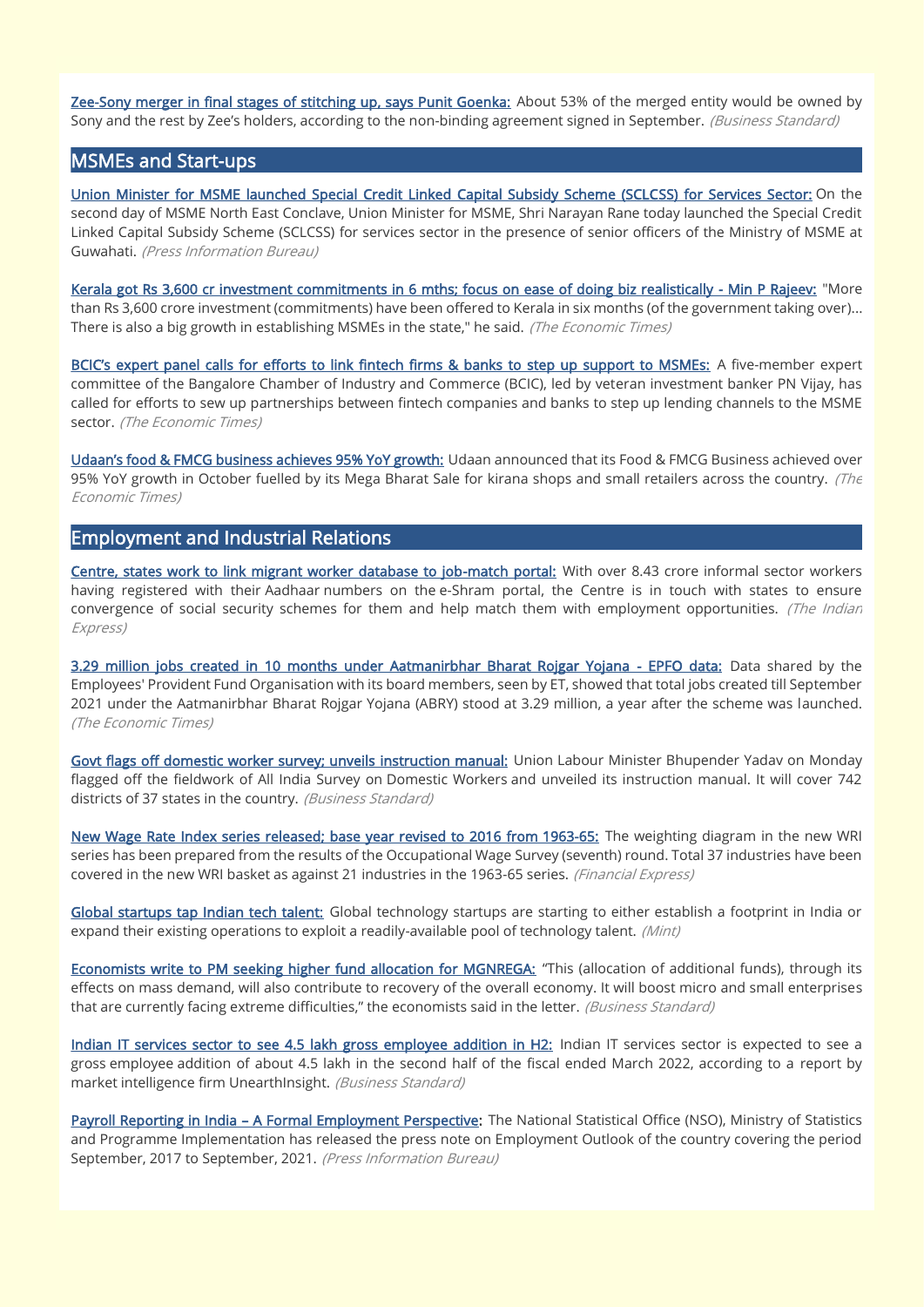# Industrial Finance

[India, ADB sign USD 300 bn loan to improve access to healthcare in urban areas of 13 states:](https://economictimes.indiatimes.com/news/economy/finance/india-adb-sign-usd-300-bn-loan-to-improve-access-to-healthcare-in-urban-areas-of-13-states/articleshow/87893095.cms) Government of India and the Asian Development Bank (ADB) have signed a USD 300 million loan to strengthen and improve access to comprehensive primary healthcare in urban areas of 13 states benefiting over 256 million urban dwellers, including 51 million from slum areas. (The Economic Times)

[Microfinance industry stands its ground with flat Y-o-Y growth - Report:](https://economictimes.indiatimes.com/small-biz/sme-sector/microfinance-industry-stands-its-ground-with-flat-y-o-y-growth-report/articleshow/87862580.cms) The outstanding portfolio of Microfinance industry was Rs 2,22,060 crore as of June 2021. The industry disbursed loans worth Rs 25,808 crore during April-June 2021 quarter registering a Y-o-Y growth of 300% by value and 209% by volume. (The Economic Times)

[NBFCs ask RBI Guv to relax NPA classification deadline:](https://economictimes.indiatimes.com/news/economy/policy/nbfcs-ask-rbi-guv-to-relax-npa-classification-deadline/articleshow/87791087.cms) Non-bank lenders have reached out to the Reserve Bank of India Governor Shaktikanta Das for a relaxation in the deadline to comply with the new bad loan classification rules to October 2022. (The Economic Times)

[Our action against defaulters helping banks cut NPAs - FM Sitharaman:](https://www.business-standard.com/article/economy-policy/our-action-against-defaulters-helping-banks-cut-npas-fm-sitharaman-121112400017_1.html) Finance minister Nirmala Sitharaman on Tuesday asserted that the government is tough on defaulters, particularly fugitives, getting back their assets through legal process and giving it to banks because of which their bad assets have come down. (Business Standard)

[Dream11 parent raises \\$840 million at \\$8 billion valuation:](https://www.livemint.com/companies/start-ups/dream11-parent-raises-840-million-at-8-billion-valuation-11637767762289.html) India's Dream Sports, the parent of popular fantasy gaming company Dream11, said on Wednesday it had raised \$840 million from investors led by Falcon Edge, Tiger Global and others in a deal that valued the sports technology firm at \$8 billion. (Mint)

## Technology and Innovation

[Niti Aayog's proposed full-stack digital banks to end physical branches, run entirely on internet:](https://www.livemint.com/industry/banking/niti-aayog-s-proposed-full-stack-digital-banks-to-end-physical-branches-run-entirely-on-internet-11637763607456.html) Niti Aayog has floated the idea of setting up full-stack 'digital banks', which would primarily work on the internet and other proximate channels to offer their services, instead of physical branches. (Mint)

[Panasonic India launches Industrial IoT solutions for local manufacturers:](https://www.livemint.com/industry/manufacturing/panasonic-india-launches-industrial-iot-solutions-for-local-manufacturers-11637760774945.html) Electronics and technology company Panasonic on Wednesday launched its—Miraie Profactory—industrial IoT and smart factory solution targeted towards Indian manufacturers who wish to digitize their factory operations. (Mint)

[Every country must worry about data sovereignty, says IBM Chairman Krishna:](https://www.business-standard.com/article/technology/ibm-bets-big-on-india-logs-in-to-small-towns-for-r-d-build-up-121112000119_1.html) Krishna also highlighted that IBM was planning to increase its R&D strength in the country, including setting up more centres in smaller cities in response to a global crunch in tech talent which might last a decade. (Business Standard)

[Tighter rules likely for social media firms, may supersede IT laws - Experts:](https://www.business-standard.com/article/economy-policy/tighter-rules-for-social-media-firms-likely-may-supersede-it-laws-experts-121112401249_1.html) According to news reports, the Joint Parliamentary Committee deliberating the PDP Bill has suggested classifying social media intermediaries (governed by IT Rules and IT Act) as platforms, which could potentially make them lose safe harbour provisions that protect them from third party content. (Business Standard)

[Without innovation Indian pharma cannot touch \\$130 bn by 2030 - Industry:](https://www.business-standard.com/article/companies/without-innovation-indian-pharma-cannot-touch-130-bn-by-2030-industry-121111901134_1.html) India is a leading player globally when it comes to generic or copy cat drugs, but has failed to move up in the value chain when it comes to innovative drugs. (Business Standard)

## Industrial Infrastructure, Clusters and SEZs

[PM Narendra Modi launches development projects worth over Rs 3,425 crore in UP's Jhansi:](https://economictimes.indiatimes.com/news/economy/infrastructure/pm-narendra-modi-launches-development-projects-worth-over-rs-3425-crore-in-ups-jhansi/articleshow/87803641.cms) Prime Minister Narendra Modi on Friday inaugurated or laid the foundations of multiple development projects worth over Rs 3,425 crore to expedite growth of the economically backward Bundelkhand region of Uttar Pradesh. (The Economic Times)

[Greater Noida to receive first EV charging station soon; 100 in pipeline:](https://www.livemint.com/auto-news/greater-noida-to-receive-first-ev-charging-station-soon-100-in-pipeline-11637678644968.html) After the first charging station in the Alpha commercial belt, GNIDA and CESL teams will conduct a joint survey to identify the locations of the remaining installations and will submit a report in 10 days, the GNIDA said. (Mint)

[BPCL green hydrogen unit to be India's largest:](https://economictimes.indiatimes.com/industry/renewables/bpcl-green-hydrogen-unit-to-be-indias-largest/articleshow/87878954.cms) BPCL will put up 20 MW electrolyser at its refinery in Bina, Madhya Pradesh to produce green hydrogen. This will be double the size of GAIL's recent tender for 10 MW electrolyser, the largest so far. (The Economic Times)